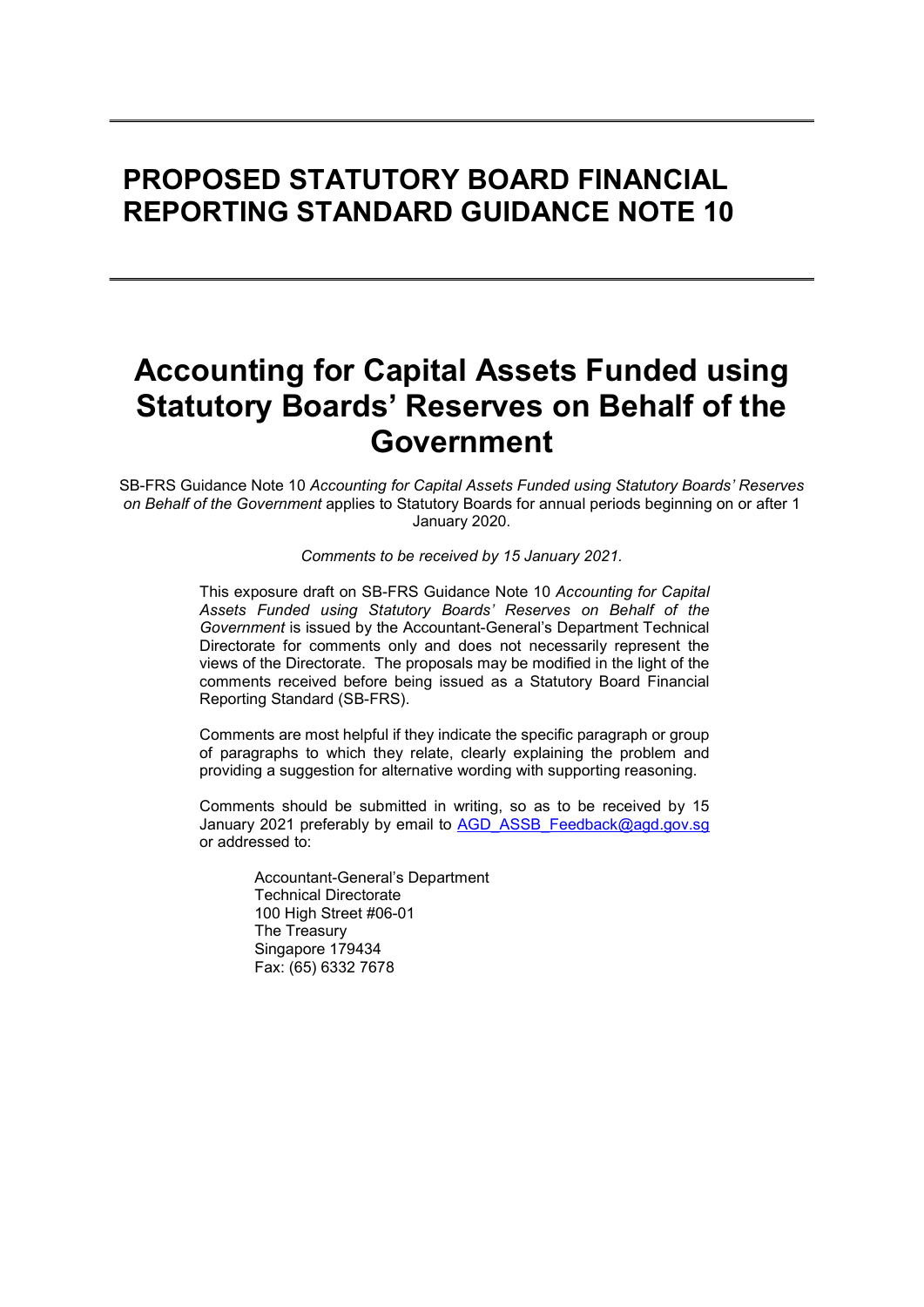## **Contents**

Paragraphs

| <b>Statutory Board Financial Reporting Standard Guidance Note 10</b><br>Accounting for Capital Assets Funded Using Statutory Boards' Reserves on<br><b>Behalf of the Government</b> |   |
|-------------------------------------------------------------------------------------------------------------------------------------------------------------------------------------|---|
| <b>OBJECTIVE</b>                                                                                                                                                                    | 1 |
| <b>BACKGROUND</b>                                                                                                                                                                   | 1 |
| <b>ACCOUNTING FOR CAPITAL ASSETS FUNDED USING STATUTORY</b><br><b>BOARDS' RESERVES ON BEHALF OF THE GOVERNMENT</b>                                                                  | 1 |
| Determining Asset Ownership<br><b>Accounting Treatment</b>                                                                                                                          | 3 |
| <b>EFFECTIVE DATE</b>                                                                                                                                                               | 4 |
| <b>ANNEX A</b>                                                                                                                                                                      | 5 |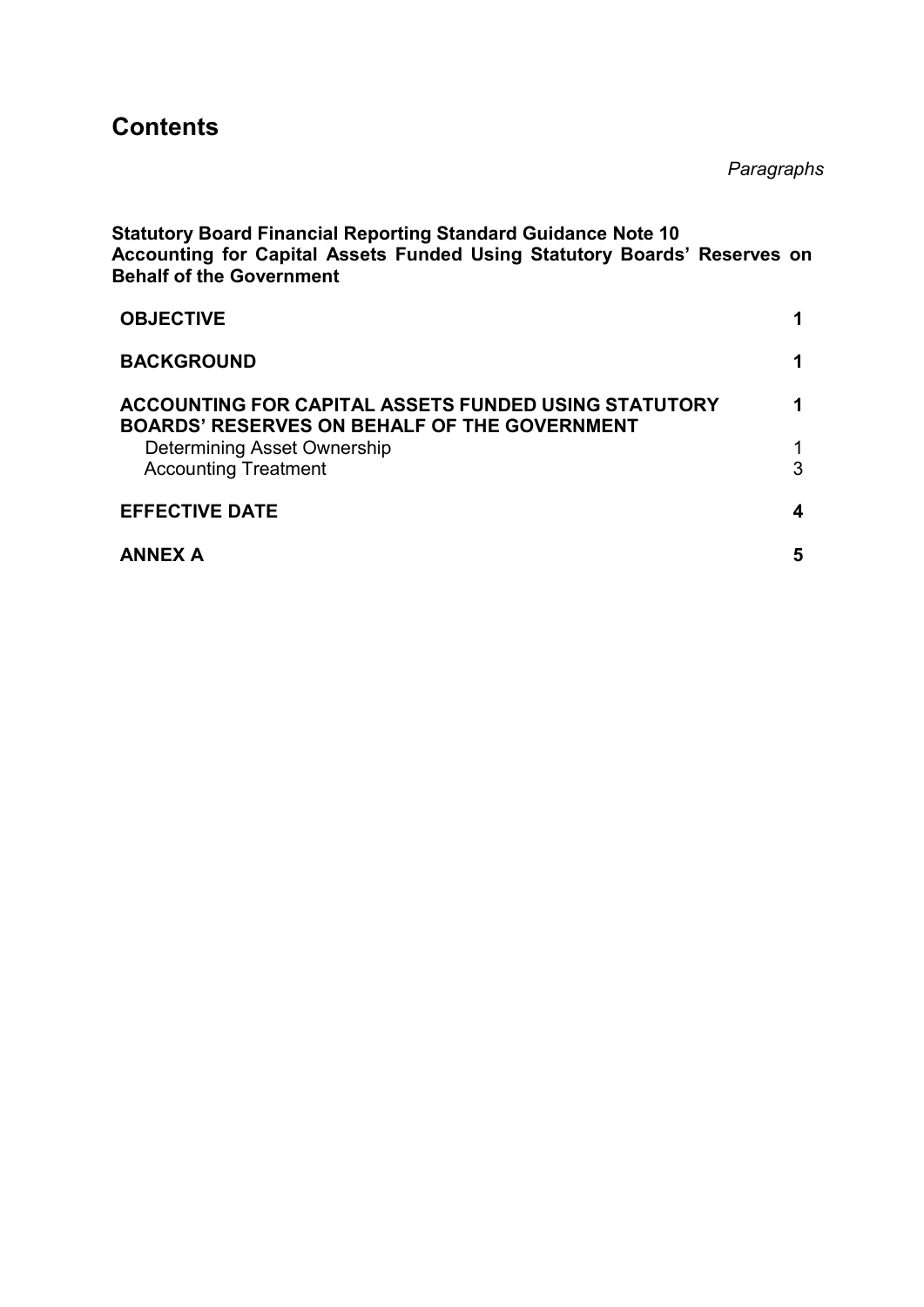Statutory Board Financial Reporting Standard Guidance Note 10 Accounting for Capital Assets Funded Using Statutory Boards' Reserves on Behalf of the Government is set out in paragraphs 1-11. All the paragraphs have equal authority. SB-FRS Guidance Notes are issued to standardise the accounting and disclosure requirements of Statutory Boards in specific areas and are to be complied with by Statutory Boards. These Guidance Notes rank behind SB-FRS and INT SB-FRS in terms of importance.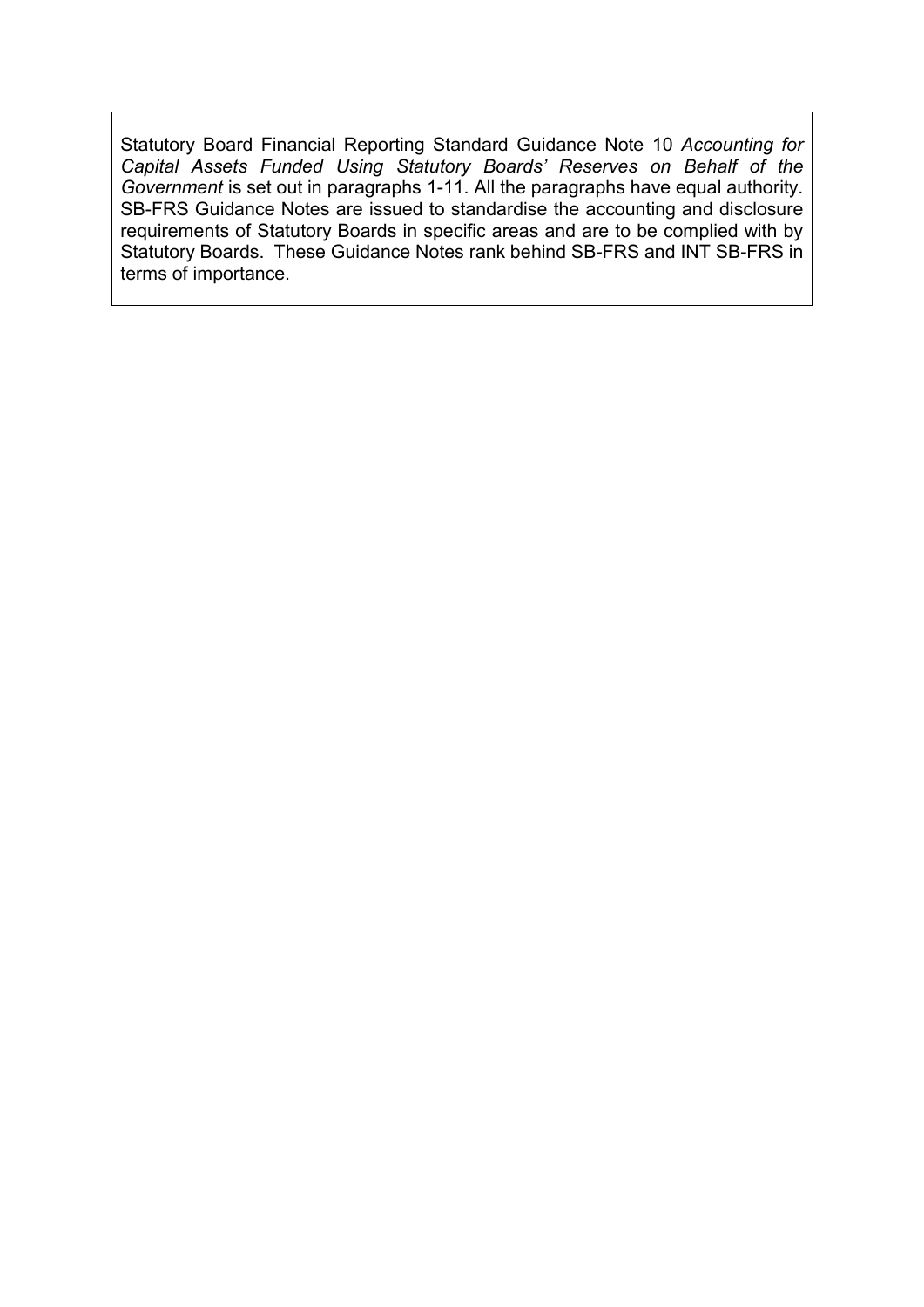## Statutory Board Financial Reporting Standard (SB-FRS) Guidance Note 10

## Accounting for Capital Assets Funded Using Statutory Boards' Reserves on Behalf of the Government

## **Objective**

1. The objective of this Guidance Note is to provide guidance to Statutory Boards on the accounting for capital assets funded using Statutory Boards' reserves on behalf of the Government in Statutory Boards' financial statements.

### **Background**

- 2. In most instances, items which meet the definition of an asset within the SB-FRS Conceptual Framework and are paid for using Statutory Boards' own reserves should be capitalised in the Statutory Board's Statement of Financial Position.
- 3. However, in some instances, Statutory Boards implement and fund the construction of capital assets on behalf of their Parent Ministries using their own reserves to fulfil certain national objectives. The construction of these assets by the Statutory Board may be at the request of the Parent Ministry, or the Statutory Board and its Parent Ministry jointly agreed for the Statutory Board-funded project to be implemented. In all these cases, it is clear that the projects proceeded with at the least the agreement of the Parent Ministry. Examples of assets funded in such a manner may include, but are not limited to:
	- (i) Parks;
	- (ii) Conservation buildings;
	- (iii) Bridges; and
	- (iv) Roads.
- 4. For the limited instances of Statutory Boards funding assets essentially belonging to the Government, there is need to review whether these capital assets should be capitalised in Statutory Boards' financial statements.

### Accounting for Capital Assets Funded Using Statutory Boards' Reserves on Behalf of the Government

#### Determining Asset Ownership

5. For good accountability, asset ownership should be established upfront between the Statutory Board and its Parent Ministry before the commencement of the project. This is because ownership of assets is a key factor in determining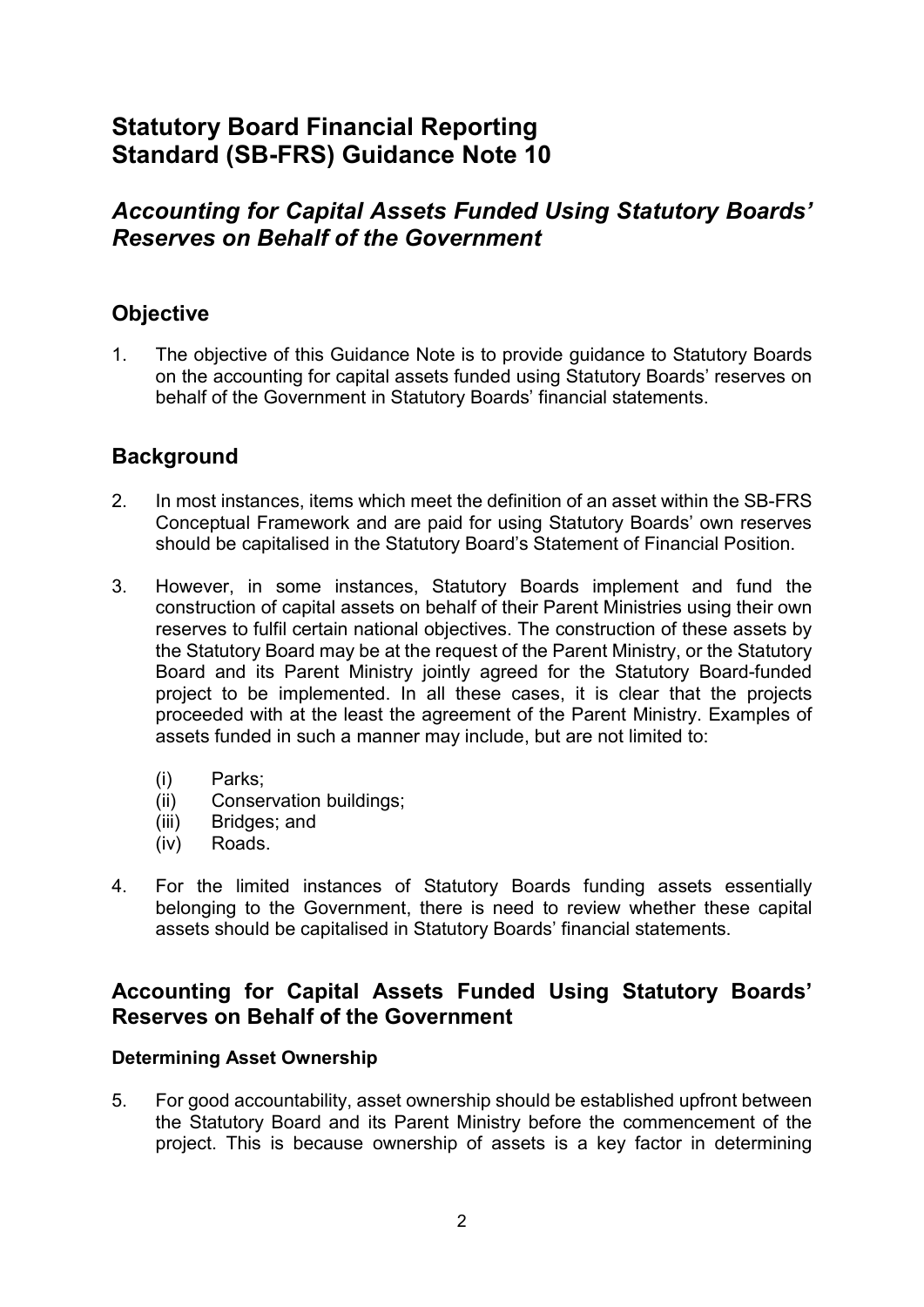whether the Statutory Board should recognise these assets in its Statement of Financial Position.

6. Statutory Boards should consider the definition of an asset within the SB-FRS Conceptual Framework (Table 4.1) when determining whether to capitalise such assets constructed using their own reserves:

| <b>Element of Financial</b><br><b>Statements</b> | <b>Definition or Description</b>                                                                |
|--------------------------------------------------|-------------------------------------------------------------------------------------------------|
| Asset                                            | A present resource controlled by the Statutory<br>Board as a result of past events.             |
|                                                  | A resource is a right with service potential or<br>the potential to generate economic benefits. |

- 7. In applying this definition, a Statutory Board should consider the following:
	- (i) Right over assets For a Statutory Board's rights to be recognised as its assets, the Statutory Board should consider whether it has control over these assets (see paragraph 7(ii)), as well as whether these assets have the potential to generate for the Statutory Board benefits beyond the benefits available to all other parties (see paragraph 7(iii) and (iv)). Not all of a Statutory Board's rights are assets of the Statutory Board. For example, a Statutory Board may have the rights to construct a bridge on behalf of its Parent Ministry, but this does not imply that the Statutory Board may recognise the bridge as its asset without considering other factors such as those indicated in paragraphs 7(ii) to 8(iii) below.
	- (ii) Control<sup>1</sup> of assets Whether the Statutory Board can direct the use of the assets and obtain any benefits which may flow from it. A Statutory Board has the ability to direct the use of the assets only:
		- If it has the right to direct how and for what purpose the assets are used throughout the period of use e.g. it has the decision-making rights to change how and for what purpose the assets are used for;
		- If the relevant decisions about how and for what purpose the assets are used are predetermined by the Statutory Board, and the Statutory Board has the right to operate the assets (or to direct others to operate the assets in the manner that it determines) throughout the period of use, without its Parent Ministry having the right to change those operating instructions; or
		- If the relevant decisions about how and for what purpose the assets are used are predetermined by the Statutory Board, and the Statutory Board designs the assets (or specific aspects of the assets) in a way that predetermines how and for what purpose the assets will be used throughout the period of use.

<sup>-</sup>1 According to the SB-FRS Conceptual Framework (SB-FRS CF) paragraph 4.23, a Statutory Board controls a resource if it has the present ability to direct the use of the resource and obtain the benefits that may flow from it.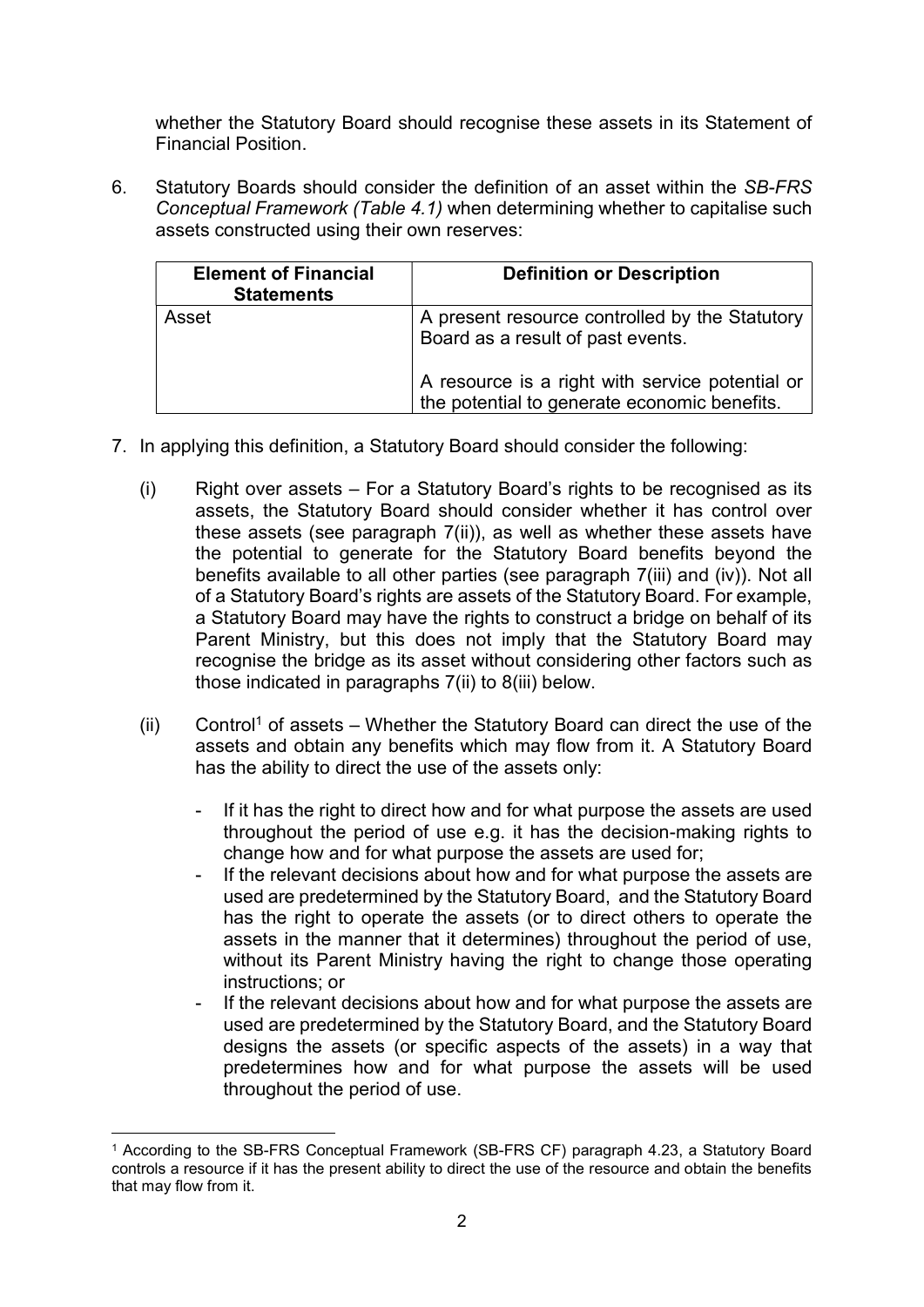- (iii) Potential to generate economic benefits If the asset has the potential to generate revenue to be retained by the Statutory Board, then clearly the Statutory Board should recognise the asset. The asset could generate the revenue by itself or in combination with other resources.
- $(iv)$  Service potential<sup>2</sup> As Statutory Boards are public sector entities, not all their assets generate revenue for them. For example, recreational, heritage, community and other assets held by Statutory Boards are typically used to provide services to third parties. The Statutory Board should consider if the asset has the potential to provide services that contribute to achievement of the Statutory Board's objectives.
- 8. Other factors which Statutory Boards should consider in determining asset ownership include the following (non-exhaustive and in no particular order of importance):
	- (i) Whether the Statutory Board or Parent Ministry bears the risks and rewards of the completed asset – For example, a Statutory Board that has to bear the subsequent maintenance costs of a capital asset is more likely to be deemed as the owner of the asset;
	- (ii) Whether the Statutory Board or Parent Ministry bears the construction risks of the asset; and
	- (iii) Terms and conditions of contracts or agreements entered into between the Statutory Board and external parties, as well as its Parent Ministry – In many instances, the substance of these contracts or agreements may point to whether the Statutory Board is acting as the owner of the asset or only as an agent on behalf of the Parent Ministry.

#### Accounting Treatment

-

- 9. If the Statutory Board establishes that it "owns" these assets in accordance with the principles mentioned in paragraph 7 and 8, then the Statutory Board should recognise the assets in its' Statement of Financial Position i.e. as "projects-inprogress" or other equivalent term before completion, and subsequently capitalised as "property, plant and equipment" upon project completion.
- 10. If the Statutory Board only funds the development of the assets but does not "own" the assets, then the Statutory Board should recognise only the disbursement of funds e.g. as distribution to owners directly from Accumulated Surplus. This should be presented in the Statement of Changes in Equity as a reduction from Accumulated Surplus.

<sup>&</sup>lt;sup>2</sup> Service potential is the capacity to provide services that contribute to achieving the Statutory Board's objectives. Service potential enables a Statutory Board to achieve its objectives without necessarily generating net cash inflows.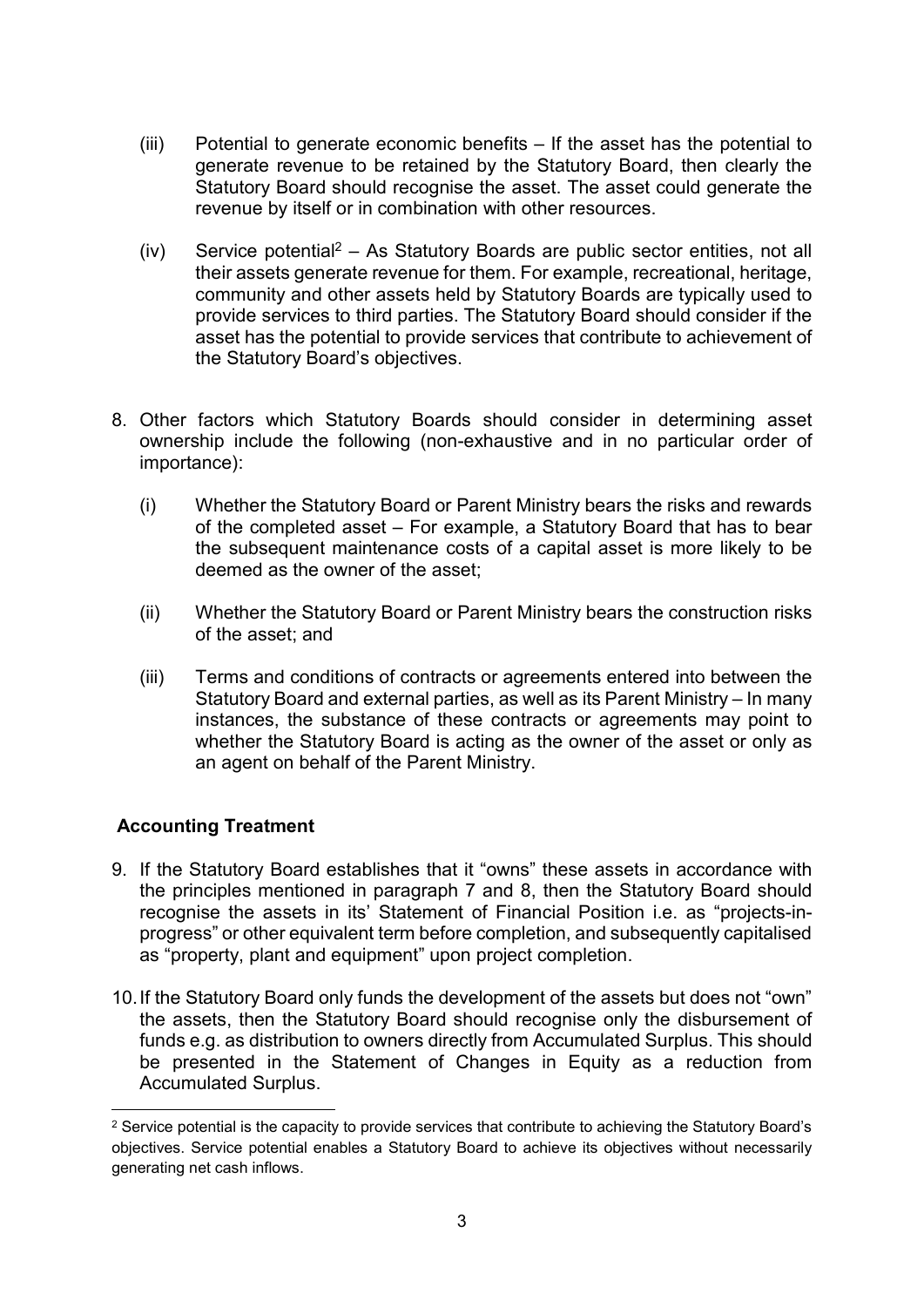## Effective Date

11. This Guidance Note is operative for financial statements covering periods beginning on or after <mark>1 January 2020</mark>. Earlier application is permitted.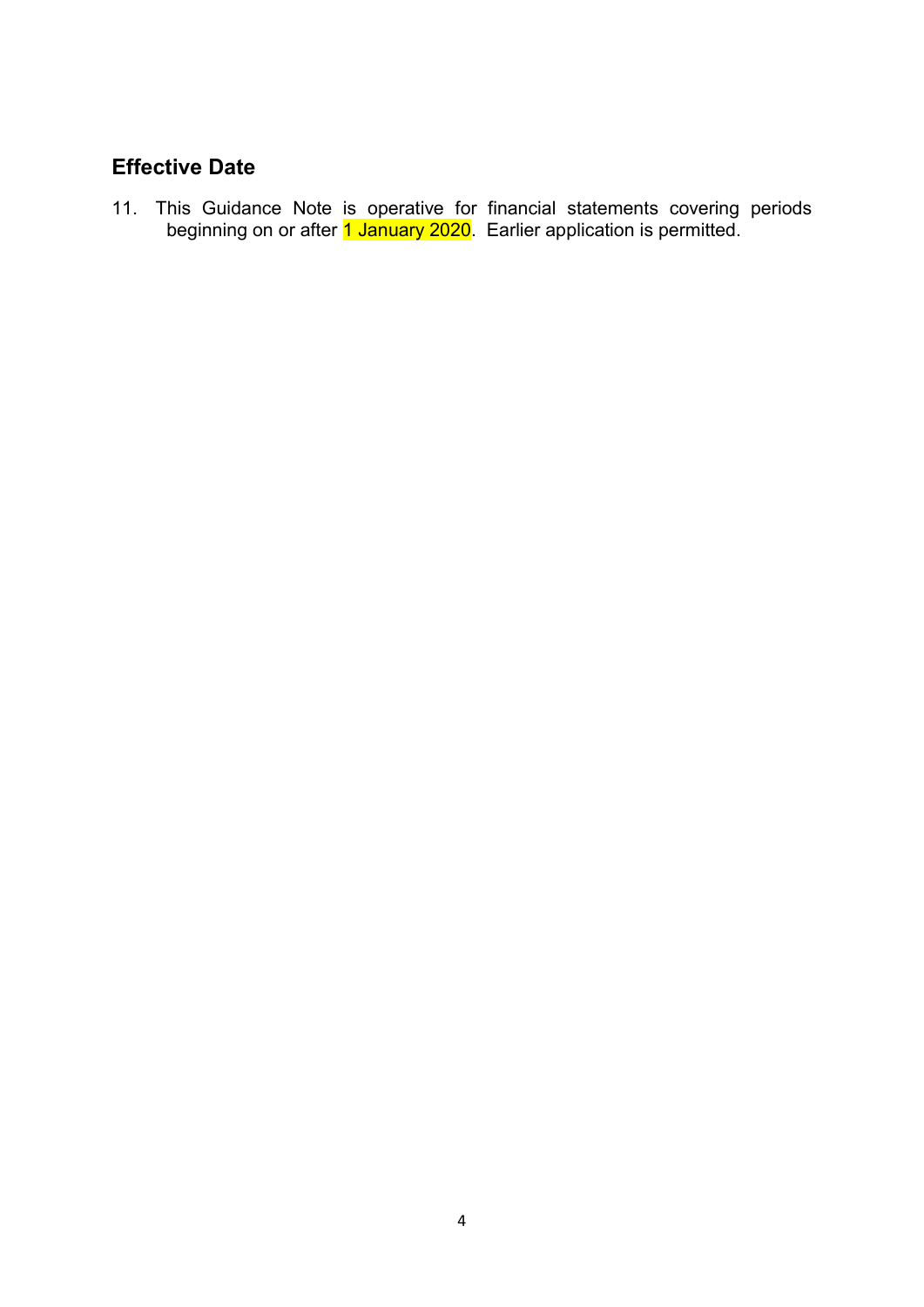#### Example 1

Scenario:

During the financial year ended 31 March 20X0, Statutory Board A incurred \$20m to fund the capital expenditure for Project X at the request of its Parent Ministry. Project X is not intended to be revenue-generating; it is an asset with service potential (e.g. link bridge). The operation of the asset is in line with the mission and objectives of both Statutory Board A and its Parent Ministry. According to the submission to seek its Parent Ministry's approval for the project, Statutory Board A's role is to implement and co-fund the construction of these state assets. It has no control over the design and features of the assets, and is also not responsible for the maintenance of the completed state assets; its Parent Ministry is the key decision maker over these aspects.

In this case, Statutory Board A is only contributing funds for the construction of state assets under Project X, as the relevant decisions about how and for what purpose the asset is used are made by the Parent Ministry. It does not have control over the assets, so they should not be recognised as its assets by Statutory Board A. Statutory Board A should account for the funding provided as distribution to owners (as a reduction from accumulated surplus) in its Statement of Changes in Equity.

#### Example 2

#### Scenario:

During the financial year ended 31 March 20X0, Statutory Board A incurred \$20m to fund the capital expenditure for Project X. The operation of the asset is in line with the mission and objectives of both Statutory Board A and its Parent Ministry. According to the submission to seek its Parent Ministry's approval for the project, Statutory Board A and its Parent Ministry will jointly agree on the design and features of the assets. Once operational, the asset will generate external revenue only for its Parent Ministry. The Parent Ministry will appoint Statutory Board A as an agent to operate and maintain the assets and pay fees to Statutory Board A to do so.

In this case, Statutory Board A does not own the assets, since it is clearly acting as an agent of its Parent Ministry, although it has joint control with its Parent Ministry on the design and features of the assets and is responsible to maintain the assets. The Parent Ministry bears the maintenance costs of the assets, and also retains all the revenue generated by the assets, thereby indicating that the risks and rewards, as well as economic benefits of the assets will flow to the Parent Ministry. Statutory Board A should account for the funding provided as distribution to owners (as a reduction from accumulated surplus) in its Statement of Changes in Equity.